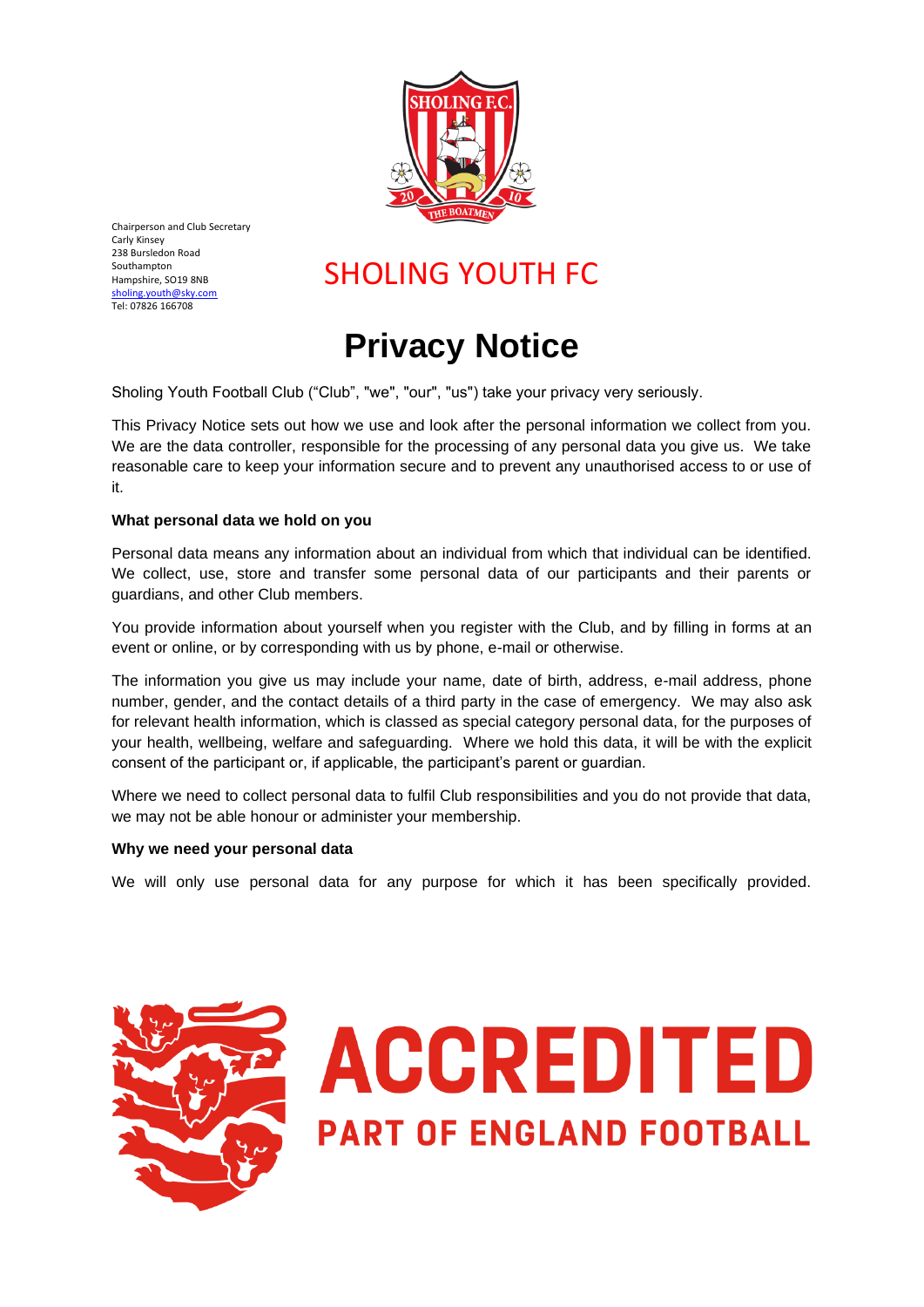The reason we need participants' and members' personal data is to be able to run the Football Club and arrange matches; to administer memberships and provide the membership services you are signing up to when you register with the Club. Our lawful basis for processing your personal data is that we have a contractual obligation to you as a participant or member to provide the services you are registering for.

We have set out below, in a table format, a description of all the ways we plan to use your personal data, and which of the legal bases we rely on to do so. We have also identified what our legitimate interests are where appropriate.

| <b>Purpose/ Processing Activity</b>                                                                                                           | Lawful Basis for processing under Article 6 of the<br>GDPR.                                                                                                                                                                                                 |
|-----------------------------------------------------------------------------------------------------------------------------------------------|-------------------------------------------------------------------------------------------------------------------------------------------------------------------------------------------------------------------------------------------------------------|
|                                                                                                                                               |                                                                                                                                                                                                                                                             |
| membership<br>forms<br>Processing<br>and<br>payments/ subs                                                                                    | Performance of a contract                                                                                                                                                                                                                                   |
| Organising matches                                                                                                                            | Performance of a contract                                                                                                                                                                                                                                   |
| Sending out match or Club information and<br>updates                                                                                          | Performance of a contract                                                                                                                                                                                                                                   |
| Sharing data with coaches, managers or<br>officials to run training sessions or enter<br>events                                               | Performance of a contract                                                                                                                                                                                                                                   |
| Sharing data with leagues we are<br>in<br>membership of, county associations and<br>other competition providers for entry in<br>events        | Performance of a contract                                                                                                                                                                                                                                   |
| Sharing data with committee members to<br>provide information about Club activities,<br>membership renewals or invitation to social<br>events | The Club has a legitimate interest to maintain<br>member and participant correspondence for club<br>community purposes.                                                                                                                                     |
| Sharing data with third party service or<br>facility providers                                                                                | The Club has a legitimate interest to run the<br>organisation efficiently and as it sees fit. Provision of<br>some third-party services is for the benefit of the<br>Club, participants and its members.                                                    |
| Sharing anonymised data with a funding<br>partner as condition of grant funding e.g.<br><b>Local Authority</b>                                | The Club has a legitimate interest to run the<br>organisation efficiently and as it sees fit. Application<br>for funding is a purpose that benefits the Club,<br>participants and its members.                                                              |
| Publishing match and league results                                                                                                           | Consent. We will only publish your personal data in<br>a public domain, including images and names, if you<br>have given your consent for us to do so. In the case<br>of children under the age of 13 then only with written<br>consent of parent/guardian. |
| Sending out marketing information such as<br>newsletters<br>information<br>and<br>about                                                       | Consent. We will only send you direct marketing if<br>you are an existing member, participant or other                                                                                                                                                      |